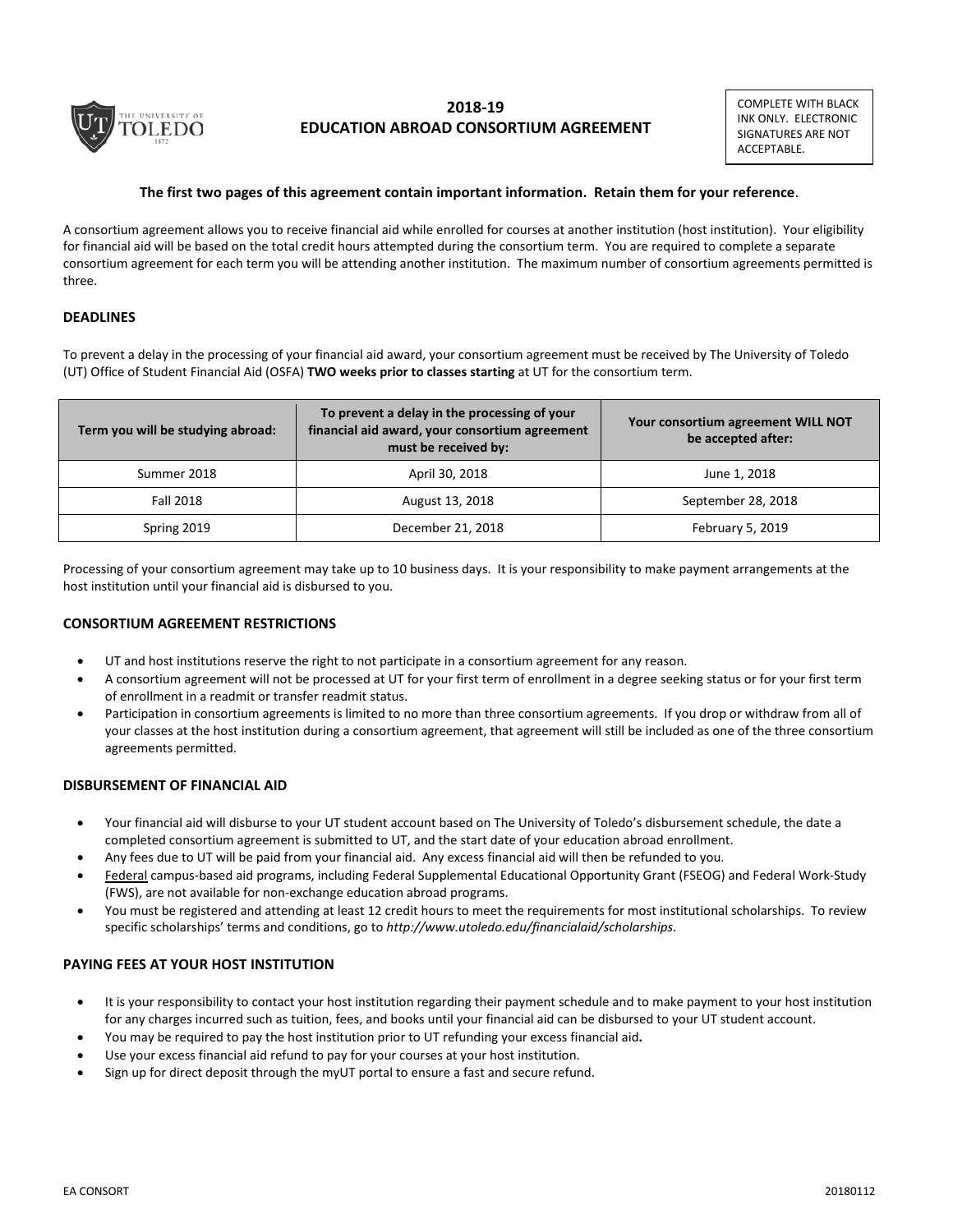### **CONDITIONS OF THE AGREEMENT**

- You must be admitted to UT as a degree seeking student.
- A consortium agreement will not be processed at UT for your first term of enrollment in a degree seeking status or for your first term of enrollment in a readmit or transfer readmit status.
- Credit hours earned at the host institution must be transferred to UT**.** An official transcript must be sent to the Office of Undergraduate Admission at UT. **Scholarships for subsequent periods of enrollment may be held until the official transcript has been received and reviewed.**
- Participation in future consortium agreements will be determined after a review of the transcript from the host institution.
- You are required to notify both institutions if you drop or withdraw from any or all of your courses.
- Credit hours taken at both institutions will be used when reviewing your Satisfactory Academic Progress (SAP) as a federal financial aid recipient at UT. Please review the SAP Test and Fact Sheet at *<http://www.utoledo.edu/financialaid/forms.html>*. Zero credit hours earned at either institution may result in immediate suspension of federal financial aid.

#### **WHAT YOU NEED TO DO**

- File a 2018-19 FAFSA if you intend to use any financial aid for your education abroad program.
- Read all pages of this Education Abroad Consortium Agreement and complete page 3, **STUDENT CERTIFICATION.**
- From your Education Abroad Checklist, attach a completed copy of **PART 2: ACADEMIC APPROVAL FROM YOUR COLLEGE**.
- From your Education Abroad Checklist, attach a completed copy of **PART 3: BUDGET CREATION AND CERTIFICATION**.
- Call the Office of Student Financial Aid at 419.530.5816 to schedule an appointment.
- Bring the STUDENT CERTIFICATION, PART 2, and PART 3 to your appointment.

### **THE UNIVERSITY OF TOLEDO AGREES TO**

- Disburse your financial aid.
- Monitor your Satisfactory Academic Progress and attendance.
- Maintain your financial aid records.
- Report information regarding your enrollment and financial aid as required.